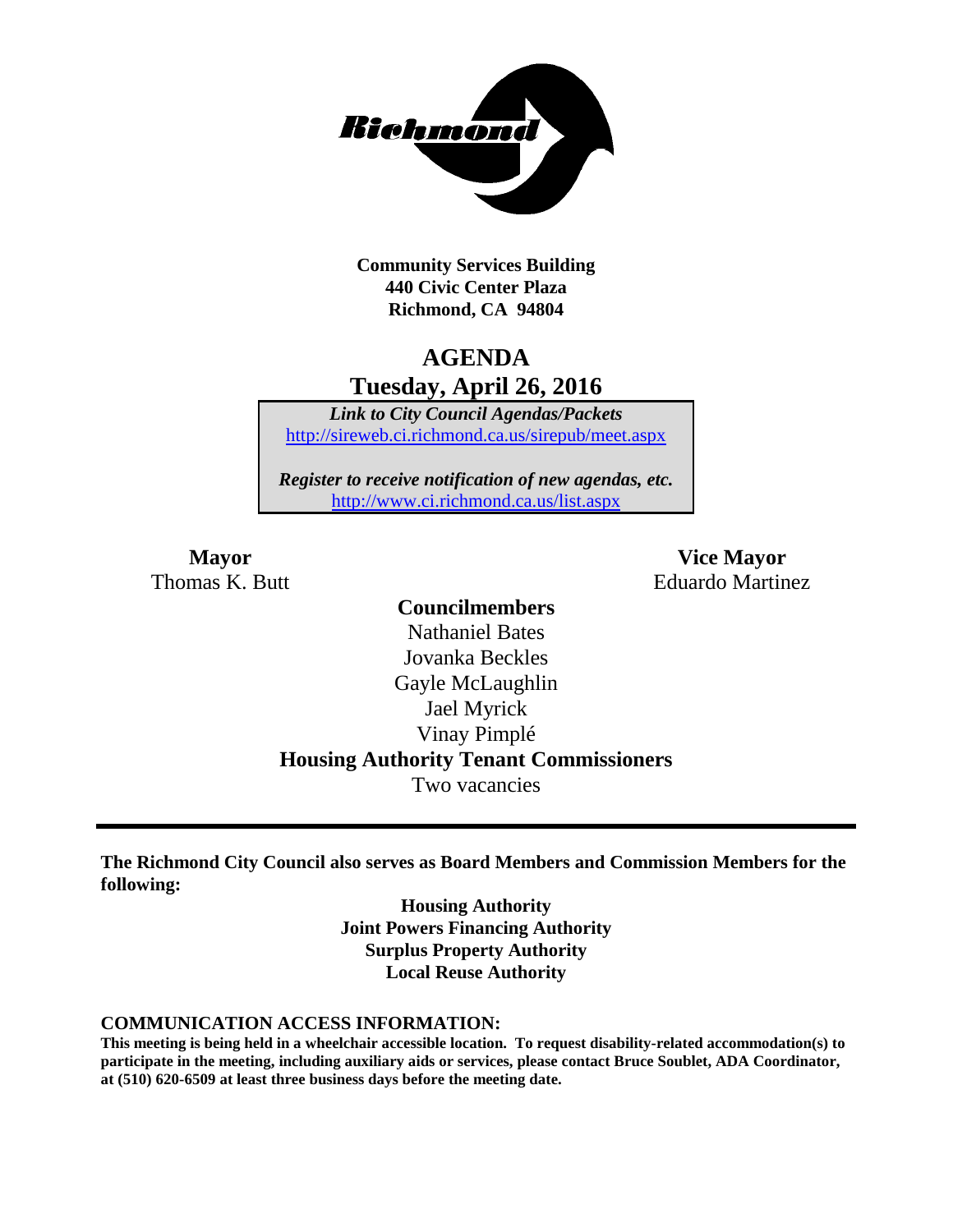# **MEETING PROCEDURES**

The City of Richmond encourages community participation at its City Council meetings and has established procedures that are intended to accommodate public input in a timely and time-sensitive way. As a courtesy to all members of the public who wish to participate in City Council meetings, please observe the following procedures:

**PUBLIC COMMENT ON AGENDA ITEMS:** Anyone who desires to address the City Council on items appearing on the agenda must complete and file a pink speaker's card with the City Clerk **prior** to the City Council's consideration of the item. Once the City Clerk has announced the item, no person shall be permitted to speak on the item other than those persons who have submitted their names to the City Clerk. Your name will be called when the item is announced for discussion. **Each speaker will be allowed TWO (2) MINUTES to address the City Council on NON-PUBLIC HEARING items listed on the agenda.**

**OPEN FORUM FOR PUBLIC COMMENT:** Individuals who would like to address the City Council on matters not listed on the agenda or on items remaining on the consent calendar may do so under Open Forum. All speakers must complete and file a pink speaker's card with the City Clerk **prior** to the commencement of Open Forum. The amount of time allotted to individual speakers shall be determined based on the number of persons requesting to speak during this item. **The time allocation for each speaker will be as follows:** 15 or fewer speakers, a maximum of 2 minutes; 16 to 24 speakers, a maximum of 1 and one-half minutes; and 25 or more speakers, a maximum of 1 minute.

## **SPEAKERS ARE REQUESTED TO OCCUPY THE RESERVED SEATS IN THE FRONT ROW BEHIND THE SPEAKER'S PODIUM AS THEIR NAME IS ANNOUNCED BY THE CITY CLERK.**

**CONSENT CALENDAR:** Consent Calendar items are considered routine and will be enacted, approved or adopted by one motion unless a request for removal for discussion or explanation is received from the audience or the City Council. A member of the audience requesting to remove an item from the Consent Calendar must first complete a speaker's card and discuss the item with a City staff person who has knowledge of the subject material, prior to filing the card with the City Clerk and **prior** to the City Council's consideration of Agenda Review. An item removed from the Consent Calendar may be placed anywhere on the agenda following the City Council's agenda review.

**CONDUCT AT MEETINGS:** Richmond City Council meetings are limited public forums during which the City strives to provide an open, safe atmosphere and promote robust public debate. Members of the public, however, must comply with state law, as well as the City's laws and procedures and may not actually disrupt the orderly conduct of these meetings. The public, for example, may not shout or use amplifying devices, must submit comment cards and speak during their allotted time, may not create a physical disturbance, may not speak on matters unrelated to issues within the jurisdiction of the City Council or the agenda item at hand, and may not cause immediate threats to public safety.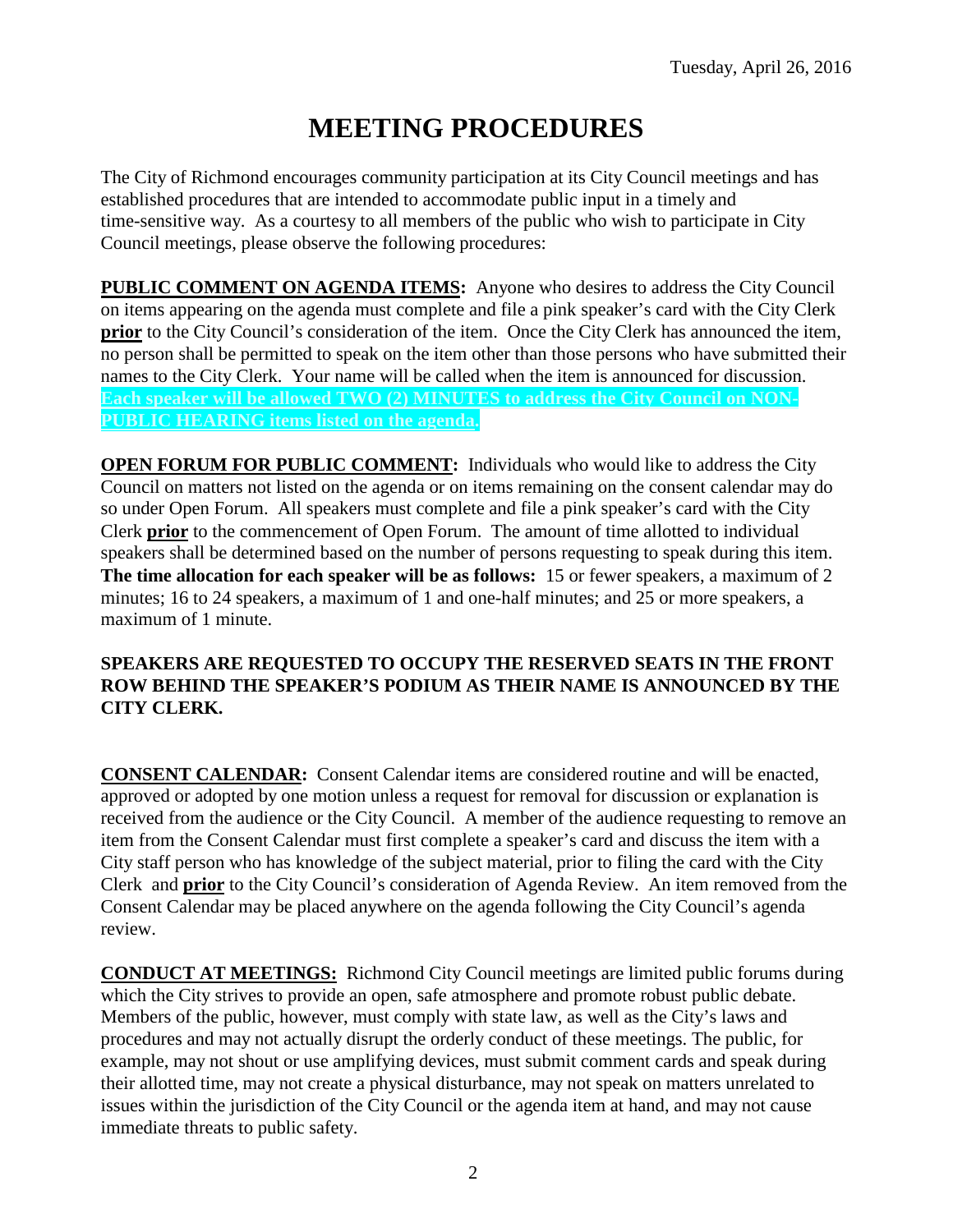**CITY HARASSMENT POLICY:** The City invites public comment and critique about its operations, including comment about the performance of its public officials and employees, at the public meetings of the City Council and boards and commissions. However, discriminatory or harassing comments about or in the presence of City employees, even comments by third parties, may create a hostile work environment, if severe or pervasive. The City prohibits harassment against an applicant, employee, or contractor on the basis of race, religious creed, color, national origin, ancestry, physical disability, medical condition, mental disability, marital status, sex (including pregnancy, childbirth, and related medical conditions), sexual orientation, gender identity, age or veteran status, or any other characteristic protected by federal, state or local law. In order to acknowledge the public's right to comment on City operations at public meetings, which could include comments that violate the City's harassment policy if such comments do not cause an actual disruption under the Council Rules and Procedures, while taking reasonable steps to protect City employees from discrimination and harassment, City Boards and Commissions shall adhere to the following procedures. If any person makes a harassing remark at a public meeting that violates the above City policy prohibiting harassment, the presiding officer of the meeting may, at the conclusion of the speaker's remarks and allotted time: (a) remind the public that the City's Policy Regarding Harassment of its Employees is contained in the written posted agenda; and (b) state that comments in violation of City policy are not condoned by the City and will play no role in City decisions. If any person makes a harassing remark at a public meeting that violates the above City policy, any City employee in the room who is offended by remarks violating the City's policy is excused from attendance at the meeting. No City employee is compelled to remain in attendance where it appears likely that speakers will make further harassing comments. If an employee leaves a City meeting for this reason, the presiding officer may send a designee to notify any offended employee who has left the meeting when those comments are likely concluded so that the employee may return to the meeting. The presiding officer may remind an employee or any council or board or commission member that he or she may leave the meeting if a remark violating the City's harassment policy is made. These procedures supplement the Council Rules and Procedures relating to disruption of orderly conduct at Council meetings.

Any law enforcement officer on duty or whose service is commanded by the presiding officer shall be Sergeant-at-Arms of the Council meetings. He/she, or they, shall carry out all orders and instructions given by the presiding officer for the purpose of maintaining order and decorum at the Council meetings (City Council Rules of Procedure and Order Section III F, RMC Section 2.12.030).

**\*\*\*\*\*\*\*\*\*\*\*\*\*\*\*\*\*\*\*\*\*\*\*\*\*\*\*\*\*\*\*\*\*\*\*\*\*\*\*\*\*\*\*\*\*\*\*\*\*\*\*\*\*\*\*\*\*\***

3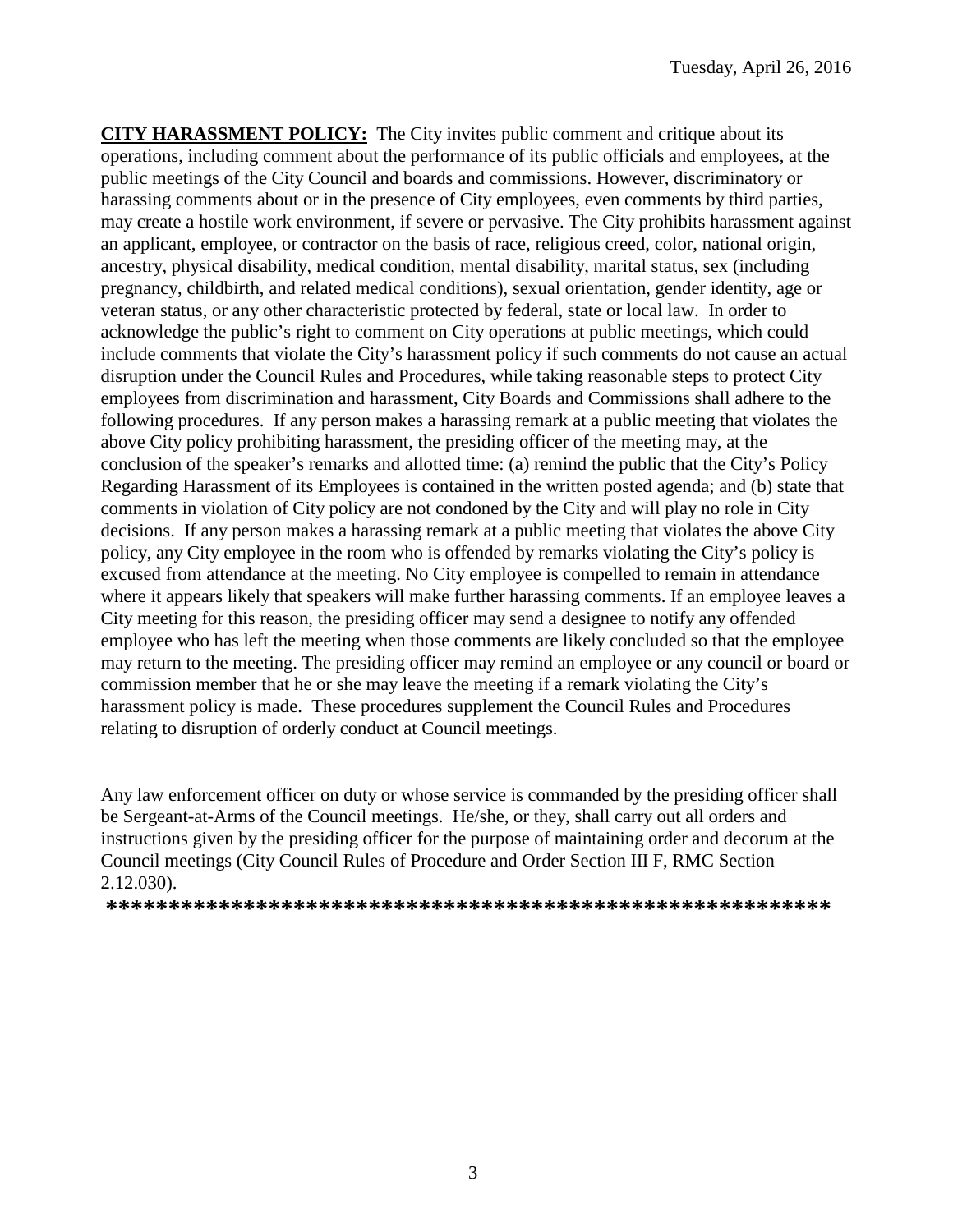# **OPEN SESSION TO HEAR PUBLIC COMMENT ON CLOSED SESSION ITEMS**

6:00 p.m.

- **A. ROLL CALL**
- **B. PUBLIC COMMENT**

#### **C. ADJOURN TO CLOSED SESSION**

## **CLOSED SESSION**

Shimada Room of the Community Services Building

#### **A. CITY COUNCIL**

### **B. SUCCESSOR AGENCY**

#### **B-1.** CONFERENCE WITH REAL PROPERTY NEGOTIATORS

Property: Parcel FM—Marina Bay Agency negotiator: Bill Lindsay, Shasa Curl, and Richard Mitchell Negotiating party: Marina Village Richmond LLC Under negotiation: price and terms of payment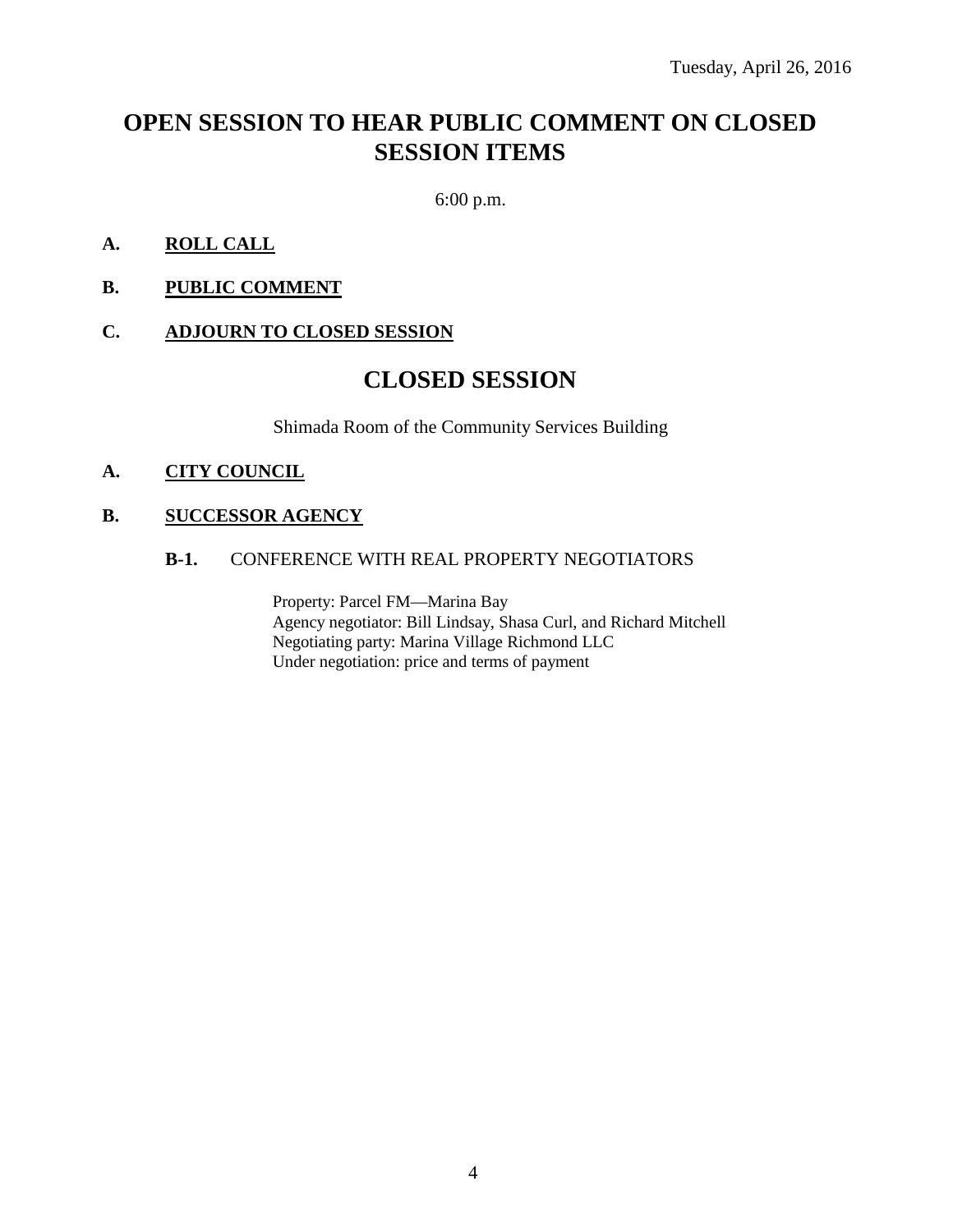## **REGULAR MEETING OF THE RICHMOND CITY COUNCIL**

6:30 p.m.

## **A. PLEDGE TO THE FLAG**

- **B. ROLL CALL**
- **C. STATEMENT OF CONFLICT OF INTEREST**
- **D. AGENDA REVIEW**

### **E. PRESENTATIONS, PROCLAMATIONS, AND COMMENDATIONS**

- **E-1.** PROCLAMATION recognizing the Wheelhouse Academy of Baseball, and five Richmond youth who traveled to Cuba for a cultural and educational exchange - Councilmember McLaughlin (620-5431) and Mayor Butt (620-6503).
- **E-2.** PROCLAMATION declaring Friday, May 13, 2016, to Saturday, May 21, 2016, as Affordable Housing Week "Investing in Homes and Hope" in the City of Richmond - Office of the Mayor (Mayor Tom Butt 620-6503).
- **E-3.** PROCLAMATION recognizing John Troughton, Vice President, Brokerage Group at Kennedy Wilson, for being honored in March 2016 as The Association of Commercial Real Estate's Broker of the Year in the land category - Councilmember Bates (620-6743).
- **E-4.** PRESENTATION from District Attorney Mark Peterson regarding current law enforcement activities in the City of Richmond - City Manager's Office (Bill Lindsay 620-6512).
- **E-5.** ANNOUNCE City of Richmond Board, Commission and Committee vacancies as of April 26, 2016, and ask that interested residents send applications to the City Clerk - Office of the Mayor (Mayor Tom Butt 620-6503).

## **F. REPORT FROM THE CITY ATTORNEY OF FINAL DECISIONS MADE DURING CLOSED SESSION**

## **G. REPORT FROM THE CITY MANAGER**

### **H. OPEN FORUM FOR PUBLIC COMMENT**